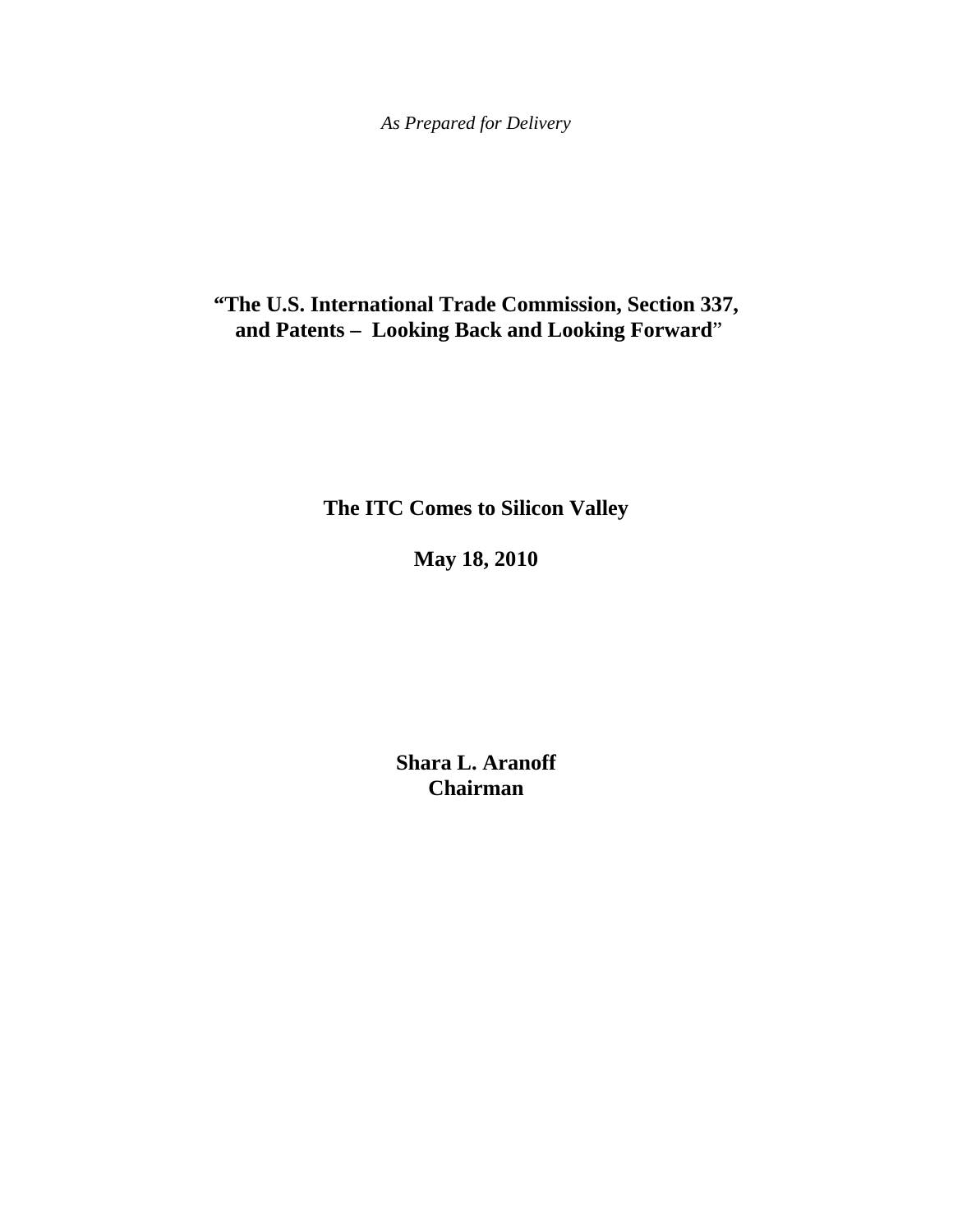## **Introduction**

#### Good morning.

I am pleased to be here today and am looking forward to a very interesting and timely program.

I would like to thank Professor Menell, the Berkeley Center for Law and Technology, and the University of California for organizing today's program, as well as the sponsors of this event. Thanks also to Ms. Louise Lee for her logistical support to our ITC staff.

Before I go on, let me say that the views that I express today are my own, and they do not necessarily represent the views of the U.S. Int'l Trade Commission.

## **Background on the USITC**

I'm going to try to cover a lot of ground this morning. My goal is to provide some background and history that will give you a context for the rest of today's program. I will start with a brief description of the Commission and its multiple missions. Then I will look back in time to the origins of section 337 and its evolution to the process we know today. I'll touch on the enormous growth we've seen in section 337 litigation over the last decade and the challenges that growth creates, and I'll conclude with a few thoughts about the future.

The United States International Trade Commission is an independent, quasi-judicial Federal agency with broad investigative responsibilities on matters of trade. We are independent because, although part of the executive branch, the agency is structured to be immune to many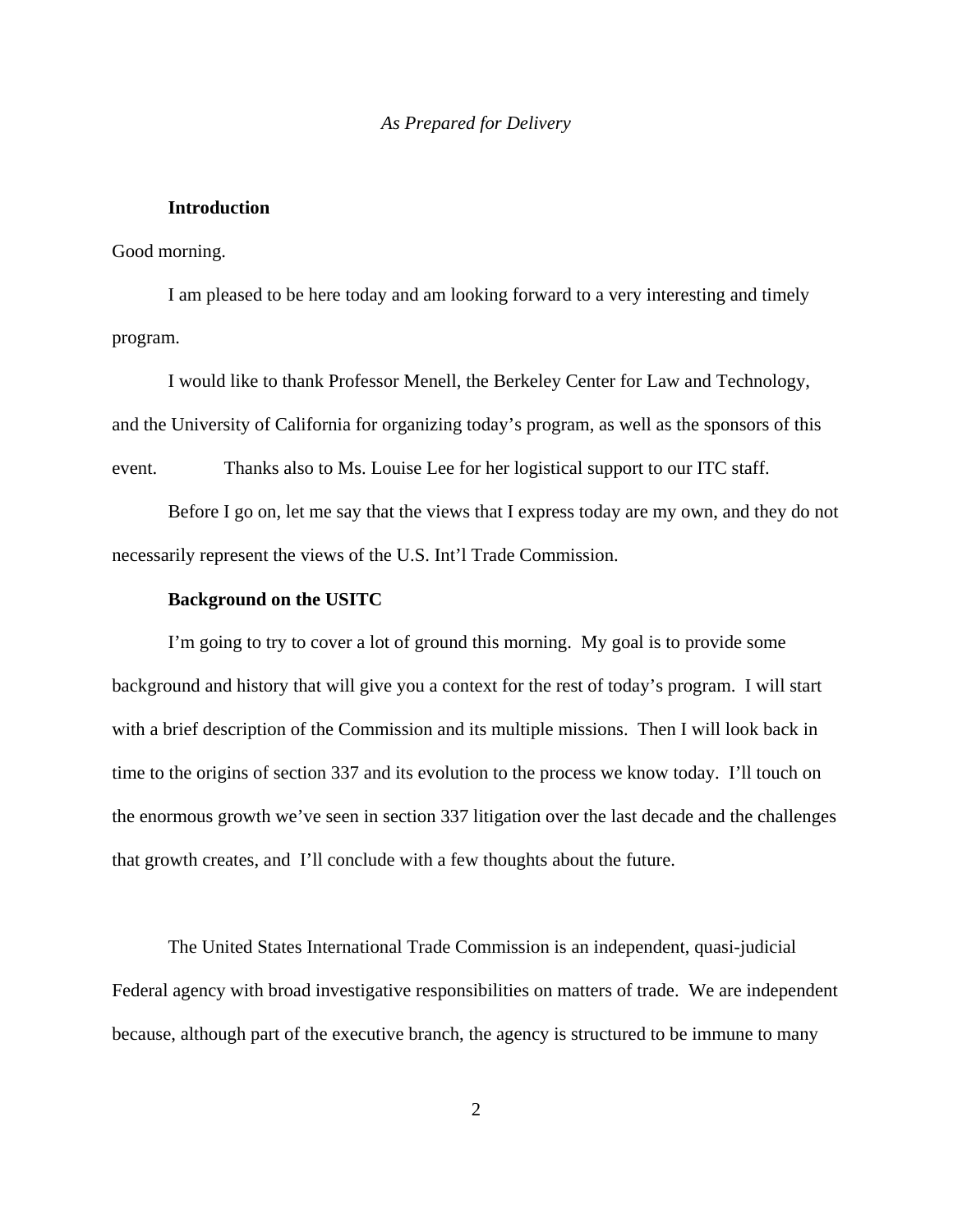political influences so it can function in a nonpartisan and objective manner. The Commission is made up of six Commissioners, nominated by the President and confirmed by the Senate for staggered 9-year terms. No more than three of us can be members of the same political party and the Chairmanship changes every 2 years to a member of the other party.

The Commission has five distinct missions. First, it conducts classic trade remedy investigations under the antidumping and countervailing duty laws, as well as under the global and China safeguards legislation. Second, the Commission adjudicates cases involving imports that allegedly infringe intellectual property rights, under section 337 of the Tariff Act of 1930. Third, the Commission provides objective economic analysis on international trade and competitiveness issues. Fourth, we maintain the Harmonized Tariff Schedule. And finally, we provide trade policy support to trade negotiators and policymakers in the legislative and executive branches. We do all this with about 370 employees.

Listening to that list, there may be a tendency to think of section 337 as something utterly unrelated to the other functions of the Commission. I confess that such a view is common, even sometimes among Commission employees. In fact, the original section 337 and section 316 that preceded it were very much like the modern trade remedy investigations that we conduct under the antidumping, countervailing duty, and safeguards laws. Congress has historically viewed section 337 as a trade remedy, not an IP law.

Over time, however, patent-based actions have come to dominate the section 337 docket.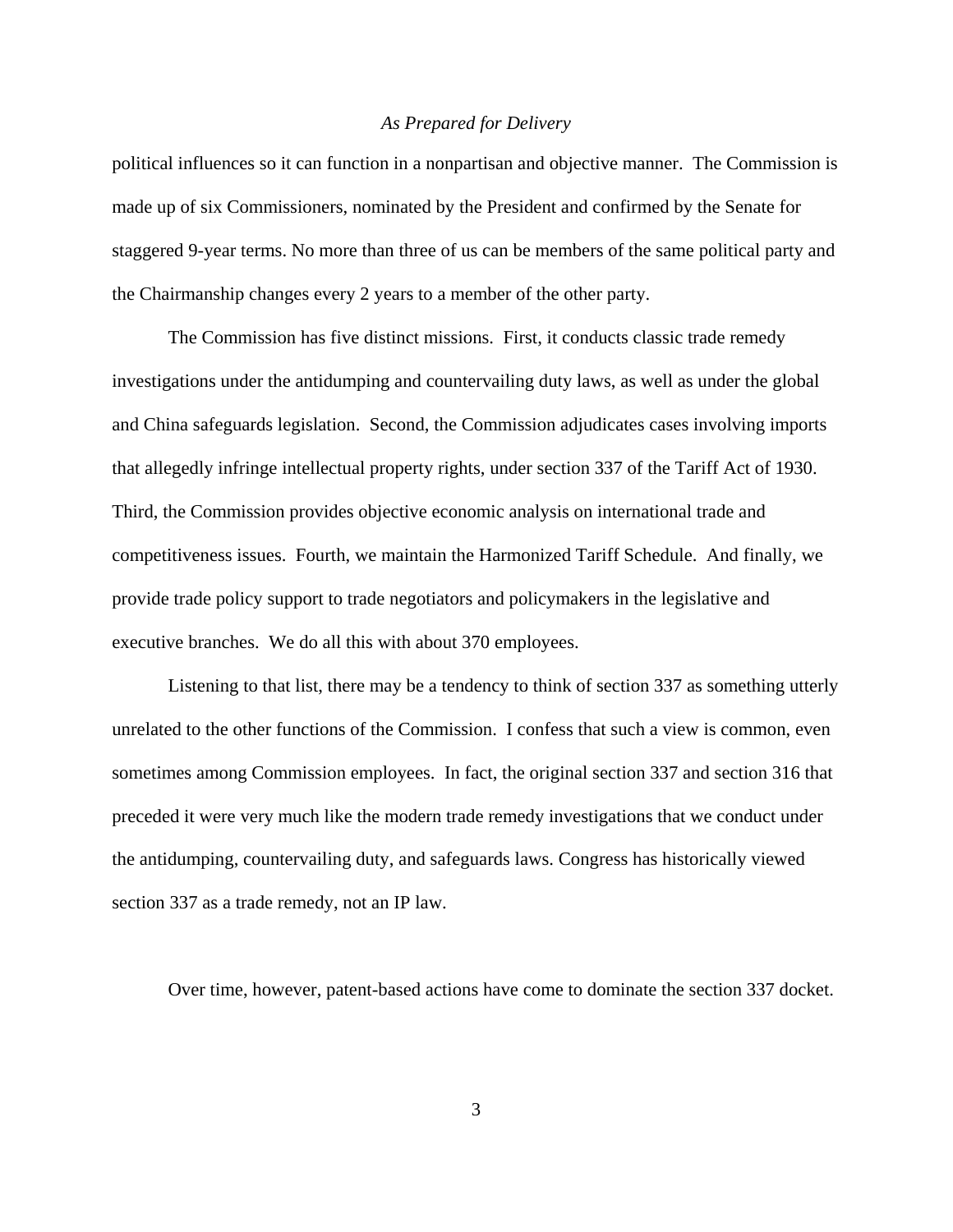To understand how that happened, and what it means for section 337 today, requires a little background on typical trade remedy investigations.

In general terms, trade remedy proceedings share three common elements: the importation of merchandise that is unfairly traded; a requirement that merchandise injure or threaten to injure a domestic industry; and imposition of remedies in the form of an offsetting tariff. Safeguards are a little different, since the goods are fairly traded and the final decision on remedy is left to the discretion of the President.

Although these classic trade remedies may be unfamiliar to practitioners of section 337 law, in fact they and section 337 share a common origin and still retain important common features, despite the distance that has grown between them over time.

# **Section 316 of the Tariff Act of 1922**

Section 337 began as section 316 of the Tariff Act of 1922. Section 316 declared illegal unfair methods of competition and unfair acts in the importation of articles into the United States ". . . if the unfair act would destroy or substantially injure an efficiently and economically operated U.S. industry or restrain or monopolize commerce in the United States."

To modern section 337 practitioners, perhaps the most surprising aspect of the provision is that it does not even mention patents or any other form of intellectual property. The failure to mention patents or intellectual property was not an oversight, but rather an accurate indication that these concerns were not in Congress's mind when it passed the legislation.

In the years prior to the passage of section 316, Congress directed the Commission, then called the United States Tariff Commission, to conduct a study on unfair foreign competition in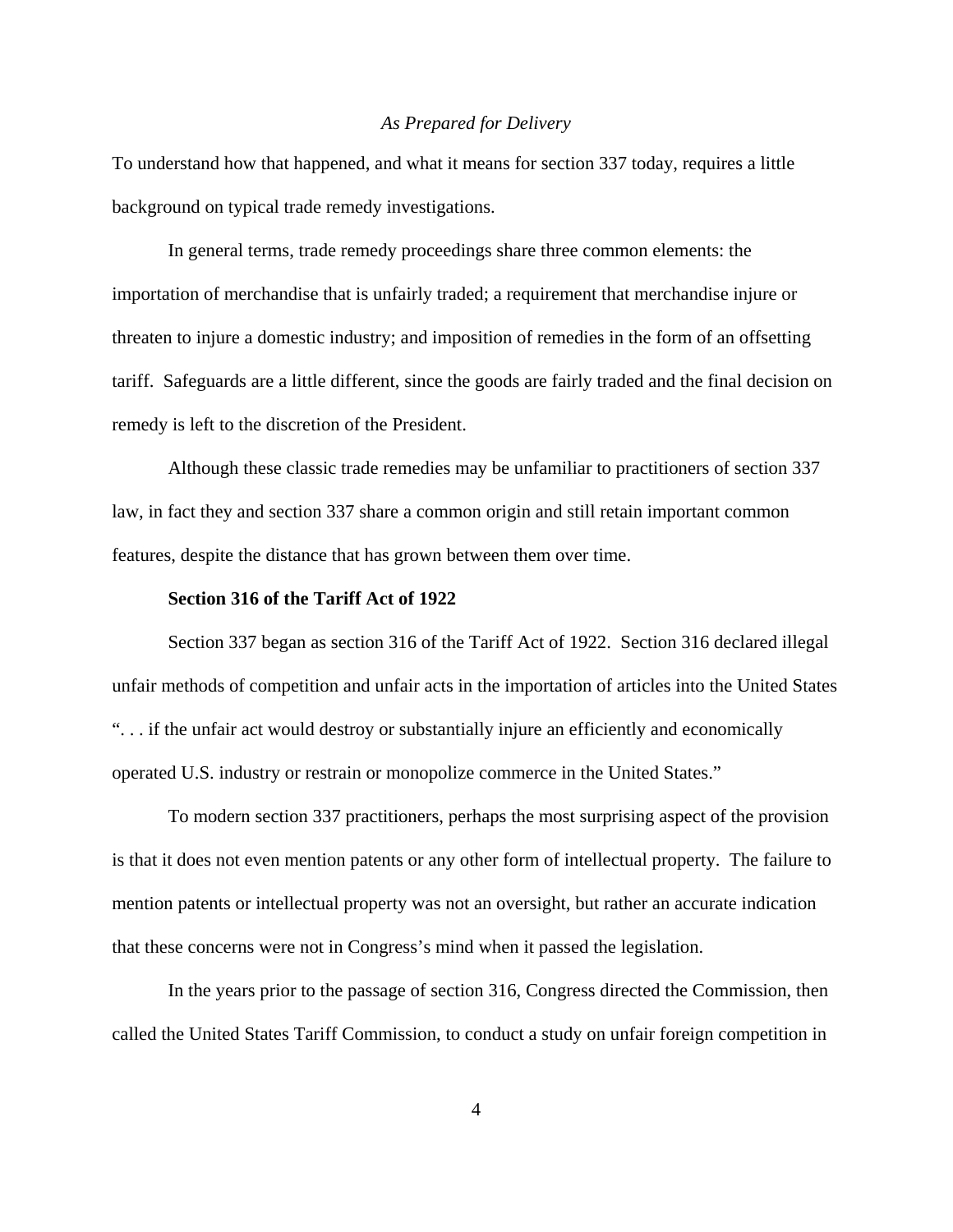American markets. The Tariff Commission's report to the House Ways and Means Committee in 1919 indicates that survey participants reported 146 instances of unfair competition, out of which five asserted infringements of trademarks, and only one concerned a patent. The rest involved practices such as customs undervaluation, the imitation of goods and advertising, deceptive labeling, and threats and bribery.

The Commission's report went on to assert that forms of unfair competition other than dumping could not be addressed through the Antidumping Act of 1916 and should be addressed in a separate legislative enactment. Three years later, Congress passed section 316 as part of the Tariff Act of 1922.

Thus, it is pretty clear that Congress originally saw section 316 as an all-purpose trade remedy flexible enough to cover a wide range of unfair import competition.

In fact, it took a decision of the U.S. Court of Customs and Patent Appeals in 1930 to settle the question whether section 316 covered patent infringement at all, and that decision was not unanimous.

 Apart from its failure to mention intellectual property rights, the other notable aspect of section 316 is how very similar it was to the typical modern trade remedy provision.

First, the imposition of relief was contingent upon a finding that the unfair practice was causing injury to the domestic industry, just as in antidumping, countervailing duty, and safeguards cases.

Second, just as in our modern safeguards legislation, the Commission was not authorized to impose relief in a section 316 investigation. Instead, it was merely empowered to make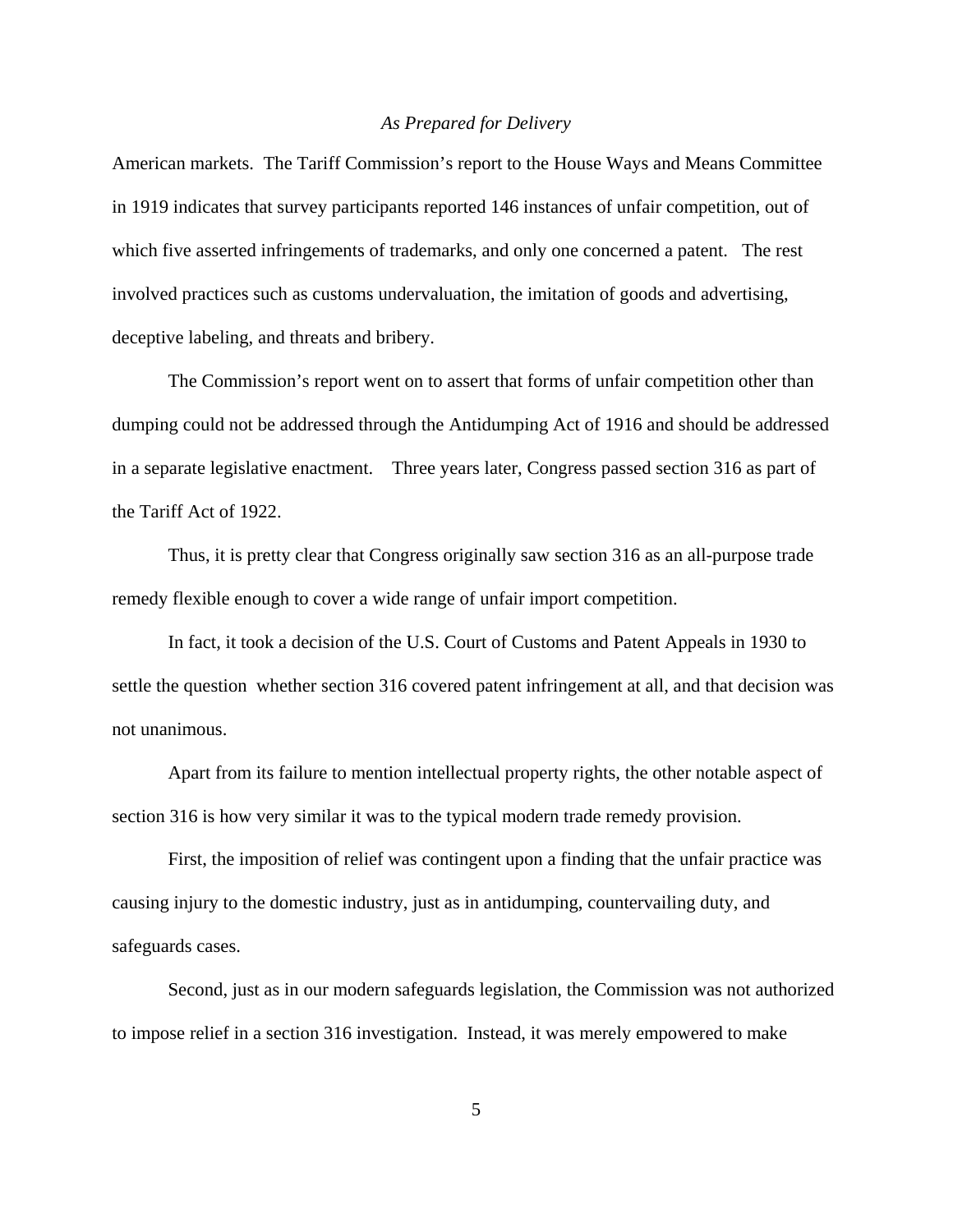findings that were forwarded along with the record to the President, who was the final decision maker.

Third, the form of the relief afforded under section 316 was to impose a tariff ranging from 10 to 50 percent on the imported goods, in order to offset the unfair method or act. The imposition of an offsetting tariff is exactly like the remedy in a modern trade remedy investigation. Only in extreme cases was the President empowered to exclude the goods from the country entirely under section 316.

So we see that section 316 was not originally aimed at patents or intellectual property, and that it shared many key features with modern trade remedy actions. It did not take long, however, for section 316 to be invoked in protection of patents -- or for patent holders to realize that, while helpful, section 316 was not ideally suited to that purpose.

# **From Section 316 to Section 337**

I'll move ahead now to 1929, when Congress was working on the legislation that would become the Tariff Act of 1930. In preparation, the Chairman of the House Committee on Ways and Means – Congressman W.C. Hawley of Smoot-Hawley fame – asked the Commission to comment on difficulties found in the administration of section 316.

In its report to Representative Hawley, the Commission pointed out that section 316 was the only law available to protect domestic owners of patents from violation of their rights through the importation and sale of infringing articles.

The Commission also indicated that section 316 was not ideally suited to remedy the infringement of patent rights, because the remedy offered was a tariff. The Commission argued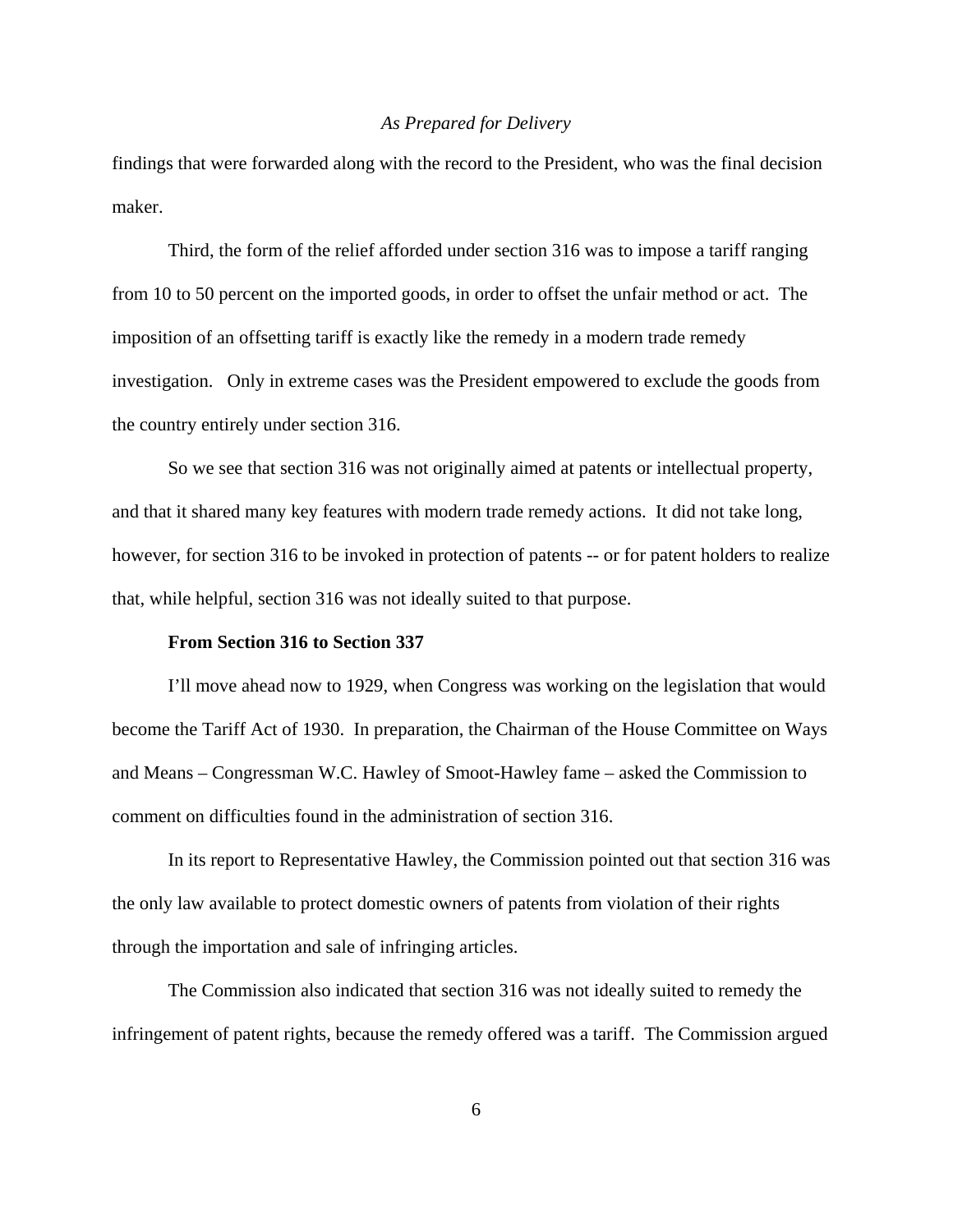that excluding the infringing articles would be a better remedy.

Eight years after it was enacted, section 316 was incorporated into the Tariff Act of 1930, and given its familiar section number: 337. Compared to section 316, the major change was that the President could no longer impose an offsetting tariff in response to a violation, leaving exclusion as the sole remedy.

## **1931 through 1973**

For many years after 1930, the Commission's investigative focus was on the injury requirement. For that reason, section 337 investigations featured the use of inter-disciplinary teams if Commission Staff, including an industry specialist, an attorney, an economist, and often an accountant. The team issued questionnaires to producers and importers of the products at issue, to collect data on industry performance, but gave little attention to patent issues. The process also included a preliminary inquiry, which was used to screen out assertions of unfair trading that were clearly unsubstantiated. If the case went forward, there was a hearing presided over by the Commissioners that was less formal that a court hearing. In all these respects, a section 337 investigation was very similar to an antidumping investigation today.

In fact, because the Commission would not assume a role in injury determinations in safeguard and antidumping duty cases until the late 1940s and early 1950s, the practices developed under section 337 probably served as a model when those other responsibilities were ultimately transferred to the agency.

Moving forward in time to the decades that followed the enactment of section 337 in 1930, what we see is that there were not many successful applications of the provision.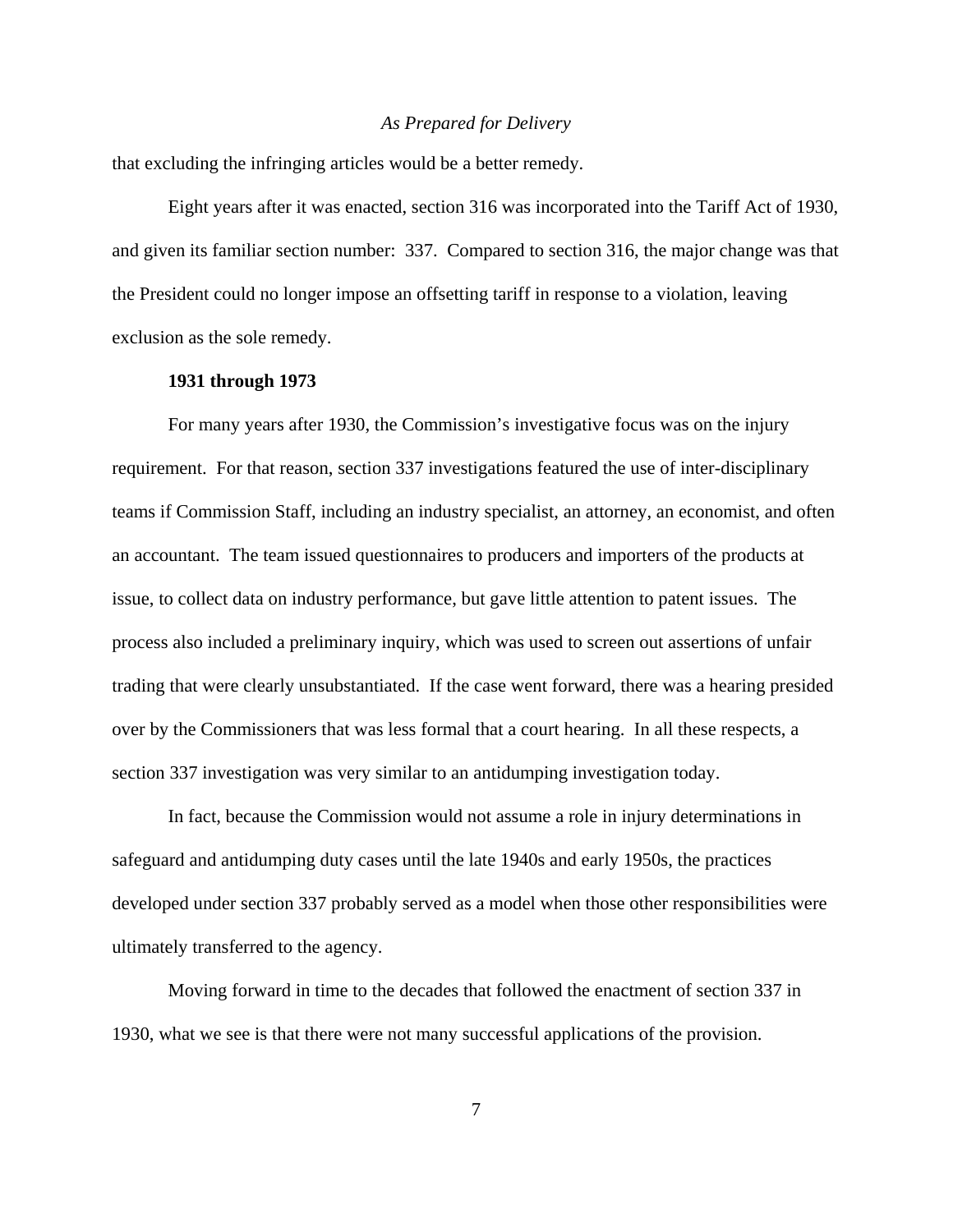A report issued in 1941 indicated that the great majority of the cases filed under section 337 were found to be without merit and were disposed of after an initial inquiry. In fact, this report indicates that the Tariff Commission did not have enough work to justify hiring a patent expert. The fact that the Commission did not have a single patent expert during the late 1930s is shocking when we consider that the Commission now employs more than 30 people with patent and IP expertise.

A later study indicated that over the period 1949 to 1961, the Commission investigated 25 cases. Of the 23 that were resolved by the time of the study, 19 were dismissed after a preliminary inquiry. Of the four that were decided on the merits, in three the complainant failed to satisfy the domestic industry requirement. The sole case that resulted in an affirmative finding was forwarded to the President, but the parties settled before he could reach a decision.

The reason that section 337 was so little used is not clear. One observer writing in 1961 believed the Commission would only find merit in cases that raised public interest issues and did not want to hear private patent rights disputes.

Others claimed the Commission "made frequent pleas that it be relieved of its work under section 337," perhaps because it involved a technical expertise that was very unlike that required to perform its other duties. In fact, one commentator suggested in 1941 that it might be preferable to reassign section 337 the Federal Trade Commission.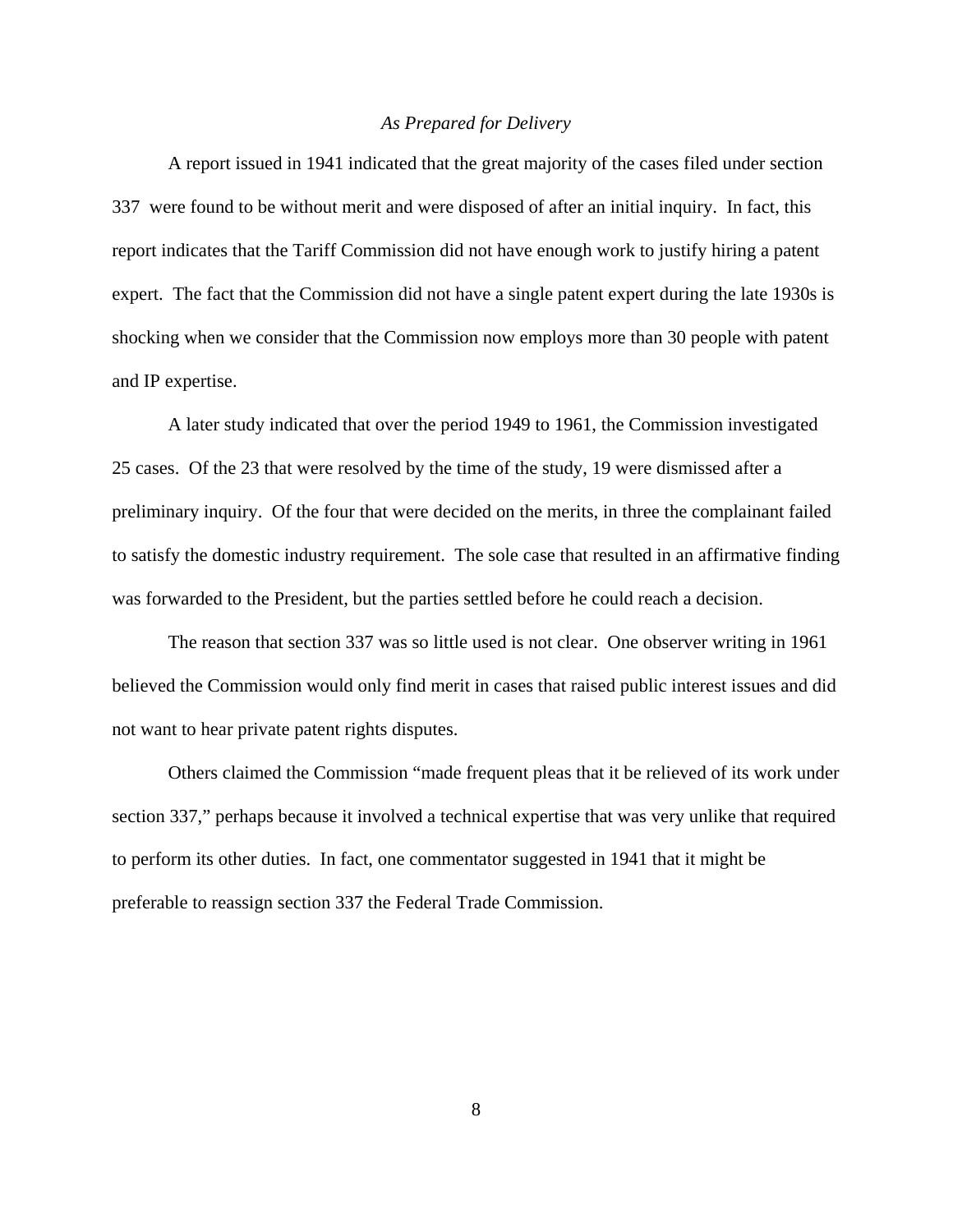#### **1974 Amendments**

The next big milestone in the history of section 337 was the Trade Act of 1974, which made section 337 proceedings subject to the Administrative Procedure Act.

Prior to 1974, section 337 was perceived, at least by some observers, as putting respondents at a procedural disadvantage. Since the APA did not apply, Complainants could essentially build a case as to injury based on information that was not available to respondents.

The 1974 amendments to section 337 meant that from then on, Administrative Law Judges would conduct the investigation, the record would be clearly defined and available to complainants and respondents alike, and the parties would be able to conduct discovery. In addition, the Commission, for the first time, had the authority to itself issue exclusion orders, subject, of course, to disapproval by the President.

These reforms had several effects. First, the Commission would now have a corps of administrative law judges that would rapidly gain expertise in patent law and other areas of intellectual property. These judges may have also brought a new level of professionalism and enthusiasm for the subject matter. And by providing the Commission the authority to issue exclusion orders directly, the legislation may have imbued the agency with a greater sense of ownership and purpose in relation to section 337 than it had beforehand.

Second, the insertion of an ALJ into the investigatory process distinguished section 337 from all other trade remedies handled at the Commission. It removed the Commissioners from the front lines and placed them into a review posture, which is also unique in Commission trade remedy investigations.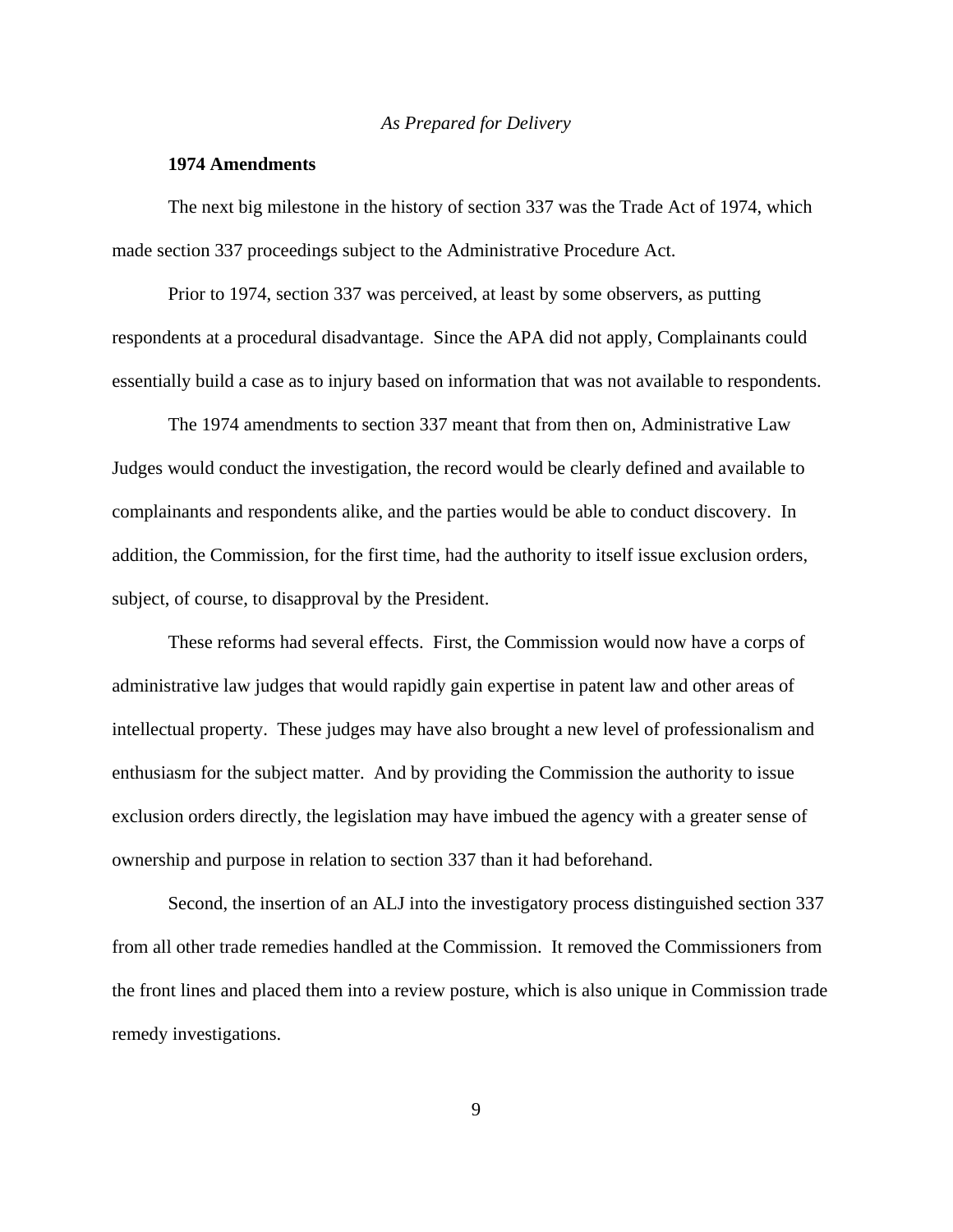Nevertheless, section 337 retained other features in common with other trade remedies. First, it was still necessary to show injury to an industry that was efficiently and economically operated.

Second, while the Commission gained the authority is issue exclusion orders, Congress added two limitations. The Commission could not exclude the articles, without first "considering the effect of such exclusion upon the public health and welfare, competitive conditions in the United States economy, the production of like or directly competitive articles in the United States, and United States consumers . . ." These are the so-called statutory "public interest factors." In addition, Congress gave the President a 60-day period during which the President may disapprove the Commission's remedy "for policy reasons."

These two requirements – consideration of the public interest and referral to the President – are still broadly similar to the process involved in Safeguards determinations.

#### **1988 Amendments**

A last major change to the statute came in the Omnibus Trade and Competitiveness Act of 1988. That Act eliminated the injury requirement for most section 337 investigations, including those based on patent, copyright, and trademark. For these cases, the requirement was no longer that the industry be "*efficiently and economically operated*," and that such an industry be *injured*, but merely that the industry *exist*.

A committee report on the legislation explains Congress's view that the section 337 injury requirement, designed for the broad context originally intended in the statute, didn't make sense in the intellectual property arena. Because the owner of intellectual property has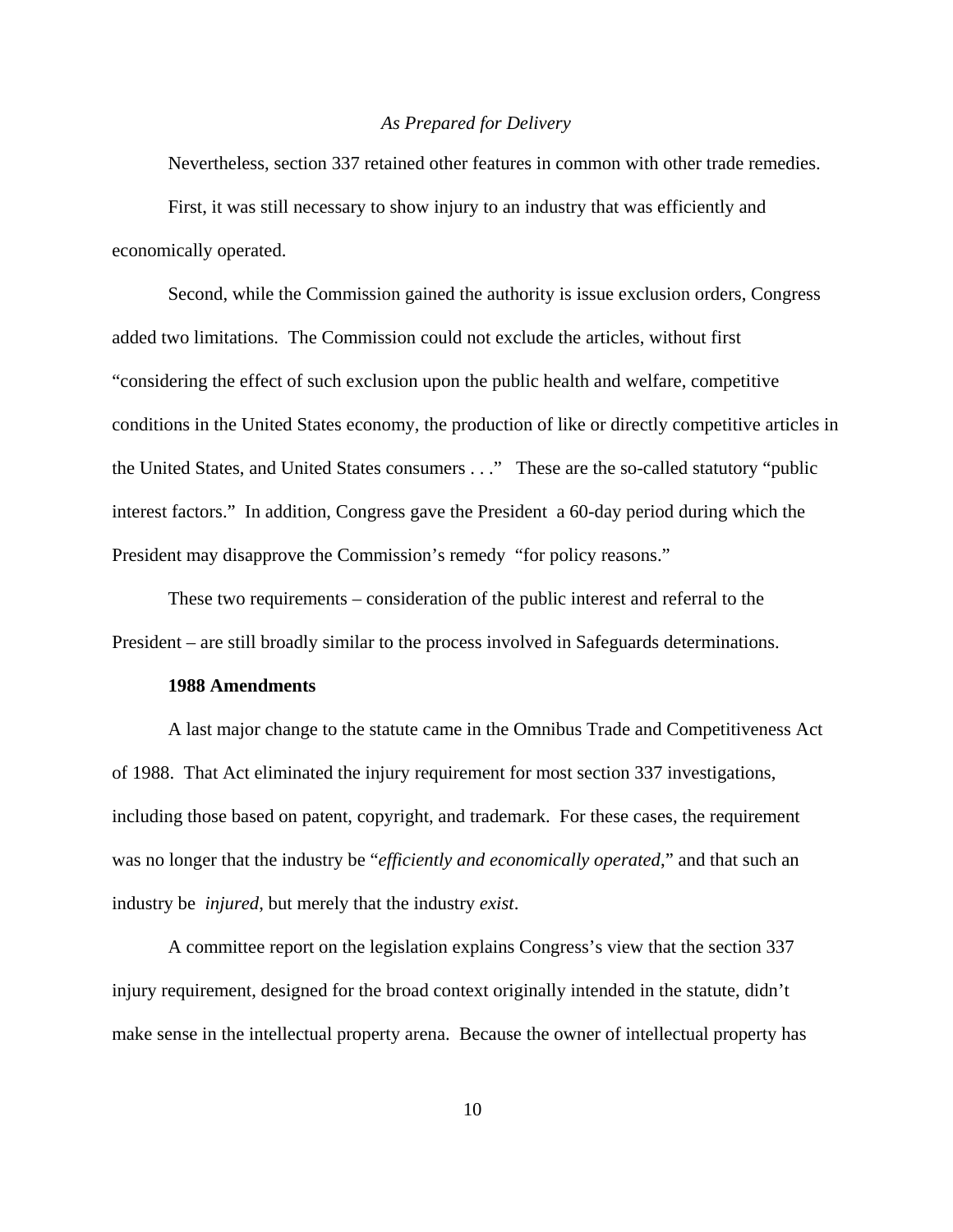been granted a temporary, statutory right to exclude others from making, using or selling the protected property, Congress believed that the importation of any infringing merchandise derogates from the statutory right, diminishes the value of intellectual property, and harms the public interest. In essence, injury could be presumed in cases involving a statutory IP right.

In sum, this amendment was another attempt to shape section 337 to the reality that it had evolved into a remedy utilized mostly for the enforcement of IP rights.

I should add that according to the Duvall treatise on Unfair Competition and the ITC, prior to 1988, "it was estimated that over one-half of the high cost of section 337 litigation . . . was attributable to the legal costs of satisfying the economic criteria." This may have been another motivation for the legislative change.

Even after the 1974 and 1988 amendments, I would argue that section 337 retains important features of a trade remedy. First, the injury requirement is alive and well for cases that are not brought on patent, copyright, trademark, or mask works. In fact, in just the last year, the Commission performed a domestic industry injury and efficient and economic operation analysis in *Cast Steel Railway Wheels*, which was brought on an assertion of the misappropriation of a trade secret. Second, public interest and policy issues must be addressed by both the Commission and the President before an exclusion order becomes final.

In 2007, the Commission held a two-day hearing and an extra round of briefing on the public interest in *Baseband Processor Chips.* In that case, the Commission found that chips made by Qualcomm infringed a Broadcom patent. The Commission also found that the vast majority of the infringing chips were imported inside downstream products, like cell phones,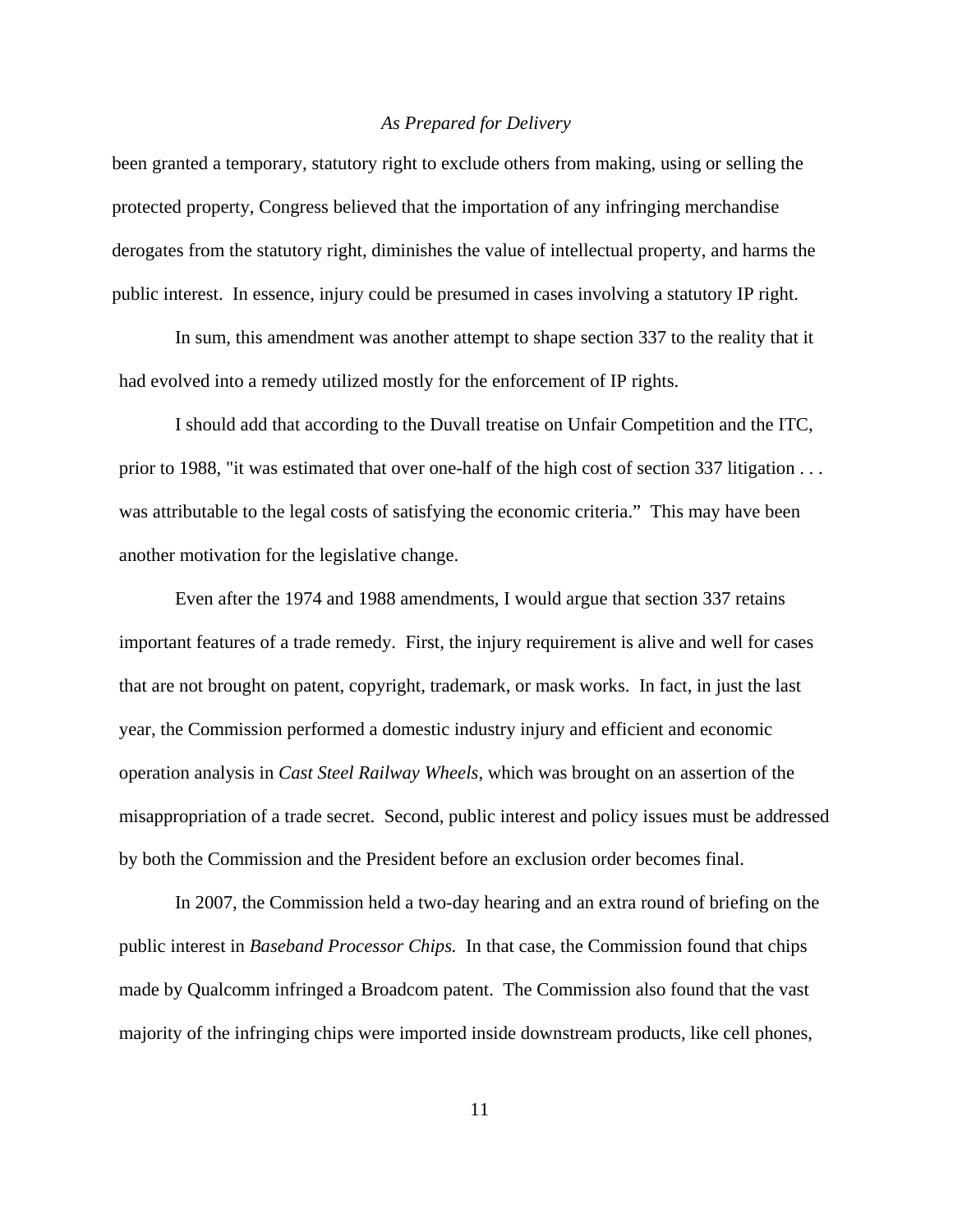smart phones, PDAs, and laptop data cards.

One key issue before the Commission was whether broadly excluding downstream devices containing the infringing chips would adversely affect the public health and welfare by making it harder for first responders to communicate with each other or locate those in need of help. Ultimately, the Commission shaped the remedy, which excluded some but not all downstream products containing infringing chips, in order to minimize possible adverse effects on public safety.

Although the Commission's determination as to downstream products was overturned on other grounds by the Federal Circuit, the Baseband Processor case has renewed the Commission's interest in creating a robust factual record to supports its consideration of the public interest factors in future cases.

## **Section 337 Today**

Overall, while section 337 remains a trade remedy and not a pure IP statute, it has evolved to the point that is much better suited to addressing the needs of IP rights holders than was once the case. The most obvious evidence of this is the Commission's growing section 337 caseload.

In fiscal year 2000, there were 25 active section 337 matters pending at the ITC. That was already a hefty caseload compared to the numbers seen historically. By fiscal year 2005, the number of active matters had more than doubled to 57. And during fiscal year 2009, our active matters had increased to 85. So in the space of a decade, our caseload has more than tripled.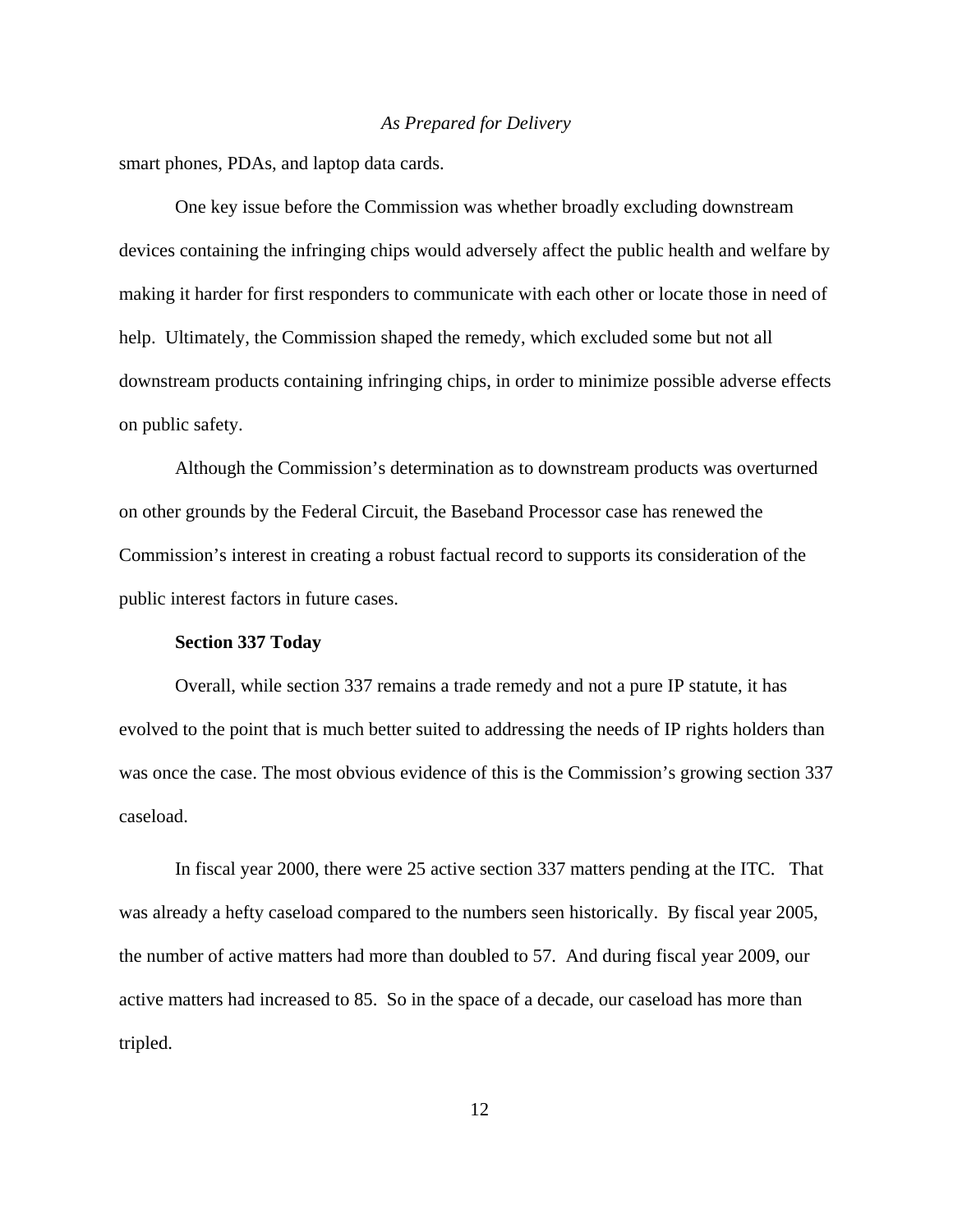At first glance, 85 pending matters, although a big number by historical standards, may not seem like a lot. After all, nearly 2900 patent infringement lawsuits are filed in the U.S. District Courts every year. And that doesn't even include trademark, copyright, or trade secrets matters which can also come up occasionally in section 337 cases.

I don't have to tell you, though, that many of those District Court cases never go to trial. By contrast, about 60 percent of ours do. Even so, it may surprise you to learn that in the past 2 years one in every 7 to 8 patent trials held in the United States has taken place at the Commission.

This caseload surge came well after the legal changes in 1974 and 1988, so I don't think that is the explanation. Here are some educated guesses about what is going on.

We think that changes in some high tech industries may explain part of the increase. Many high tech producers have shifted all or part of their production overseas. That means that the United States imports more and more technology-intensive products. As a result, patent holders may be turning to section 337 more often because more high technology products are imported than before.

Another factor that may affect our filings is the increasing pace of innovation. As that pace accelerates, intellectual property holders have less time to commercially exploit a patented technology. That means in turn that patent holders have an increasing need to resolve disputes expeditiously. Most section 337 complaints are fully adjudicated, including a trial before the ALJ and Commission review, in 18 months or less, making the Commission something of rocket docket.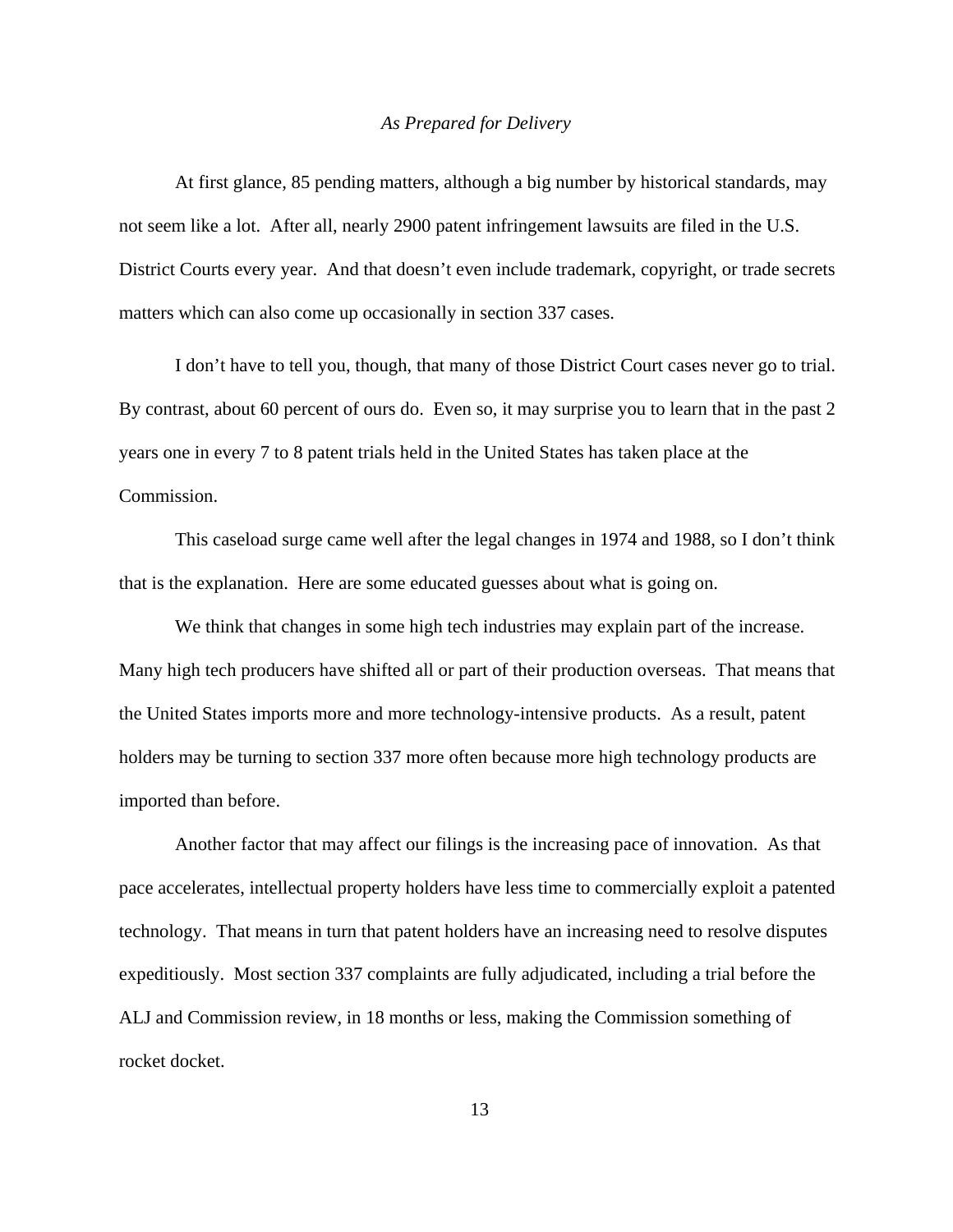Another advantage for section 337 investigations is that they are tried before ALJs with considerable expertise with patent law and who are accustomed to high technology cases. As patented technologies become increasingly complex, the Commission becomes more attractive for this reason as well.

Another possible explanation for our increasing caseload is the Supreme Court's holding in eBay, which makes it more difficult to obtain a permanent injunction in district court. Since the Commission can't award damages, the relief we afford is always injunctive in nature. I should add, however, that our filings were already on an upward path before eBay issued, so it is difficult to assess the extent to which eBay has had an independent effect on our filings.

Another trend we see is that foreign-based holders of U.S. intellectual property rights are realizing that section 337 may be a good forum for them as well. As long as the foreignbased entity is able to satisfy the domestic industry requirement, which is often not a major impediment, it can file a section 337 case just like anyone else. We found that during a recent period almost 25 percent of our new investigations had a foreign complainant. These foreign complainants were located in nine different countries, which suggests that word is really getting around.

While rising caseload translates directly into a rising workload for the Commission, there are other factors at work as well. In particular, it is important to note that our caseload has grown not only in number, but also in complexity. Over time, we have seen an increase both in the average number of patent claims at issue in an investigation as well as in the number of respondents involved. And although the number of respondents was increasing already, we saw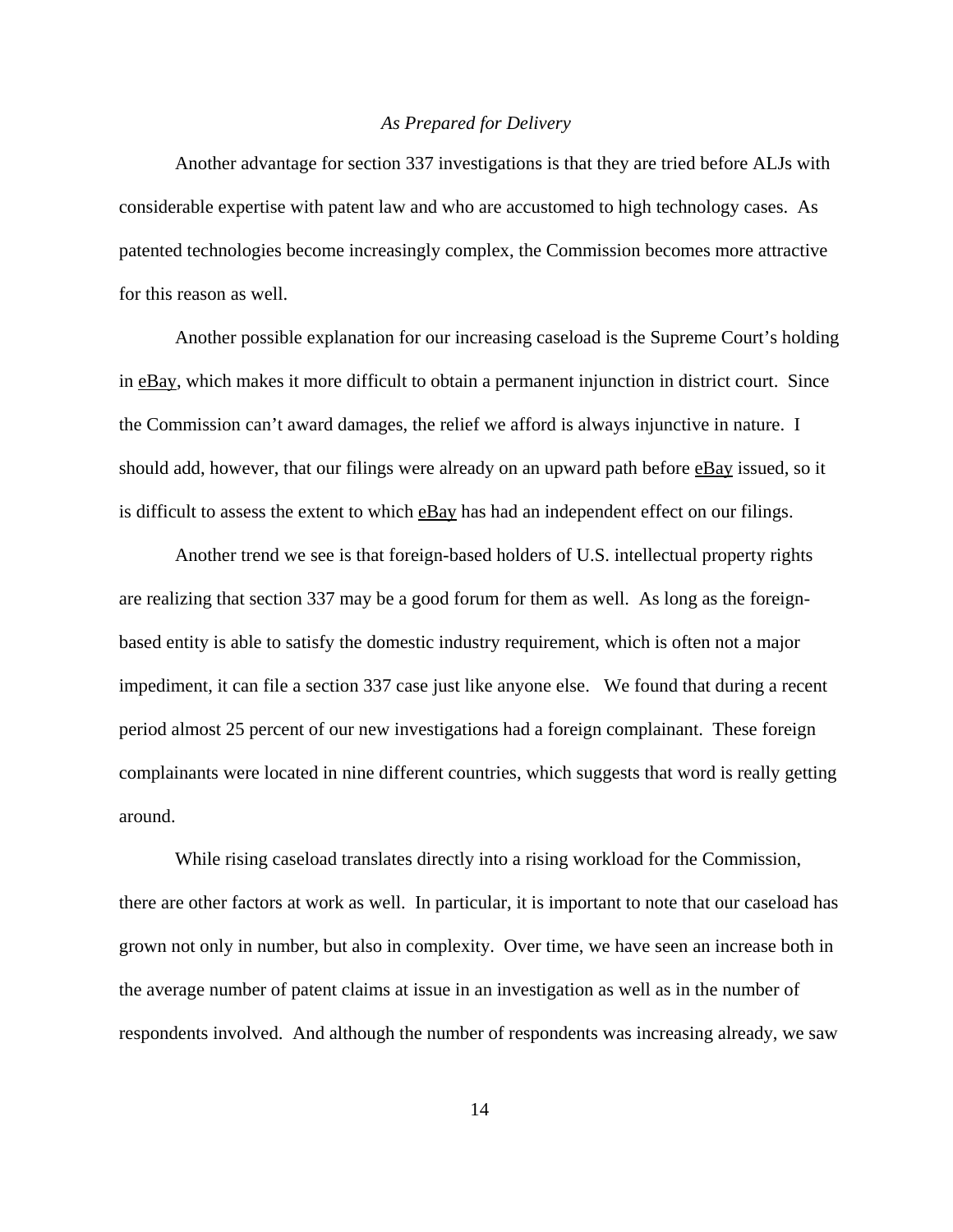a further increase after the Federal Circuit's decision issued in Kyocera, holding that a limited exclusion order cannot cover downstream goods of manufacturers not named as respondents in the complaint.

To give you some statistics, on average the number of patents per complaint has grown from about 2 in FY 2001 to about 3 in FY 2009. The average number of respondents has increased from about 4 to about 7.5 per complaint. While about 80 percent of cases continue to involve 4 or fewer patents and 8 or fewer respondents, about 20 percent have much larger numbers of patents and respondents. And the more respondents, the less likely the case is to settle before trial.

For the past several years, the Commission, with the support of Congress, has added significant resources to its section 337 operations, doubling the number of Administrative Law Judges from 3 to 6, increasing staffing in all Commission offices that support section 337 investigations, and acquiring additional space in our building for a third ALJ courtroom that we hope will be ready for use by the end of 2010. While the case load continues to grow, we believe we now have the physical and human resources in place to support it for the next year or two. We have also launched a pilot mediation program, modeled on the Federal Circuit's very successful mediation program. While many of our cases already do settle (about 40% on average), we believe mediation is an additional tool that may help save both party and government resources. The program is free and designed not to slow down the underlying investigation. I strongly encourage parties and their counsel to consider participating in this program and give us your feedback.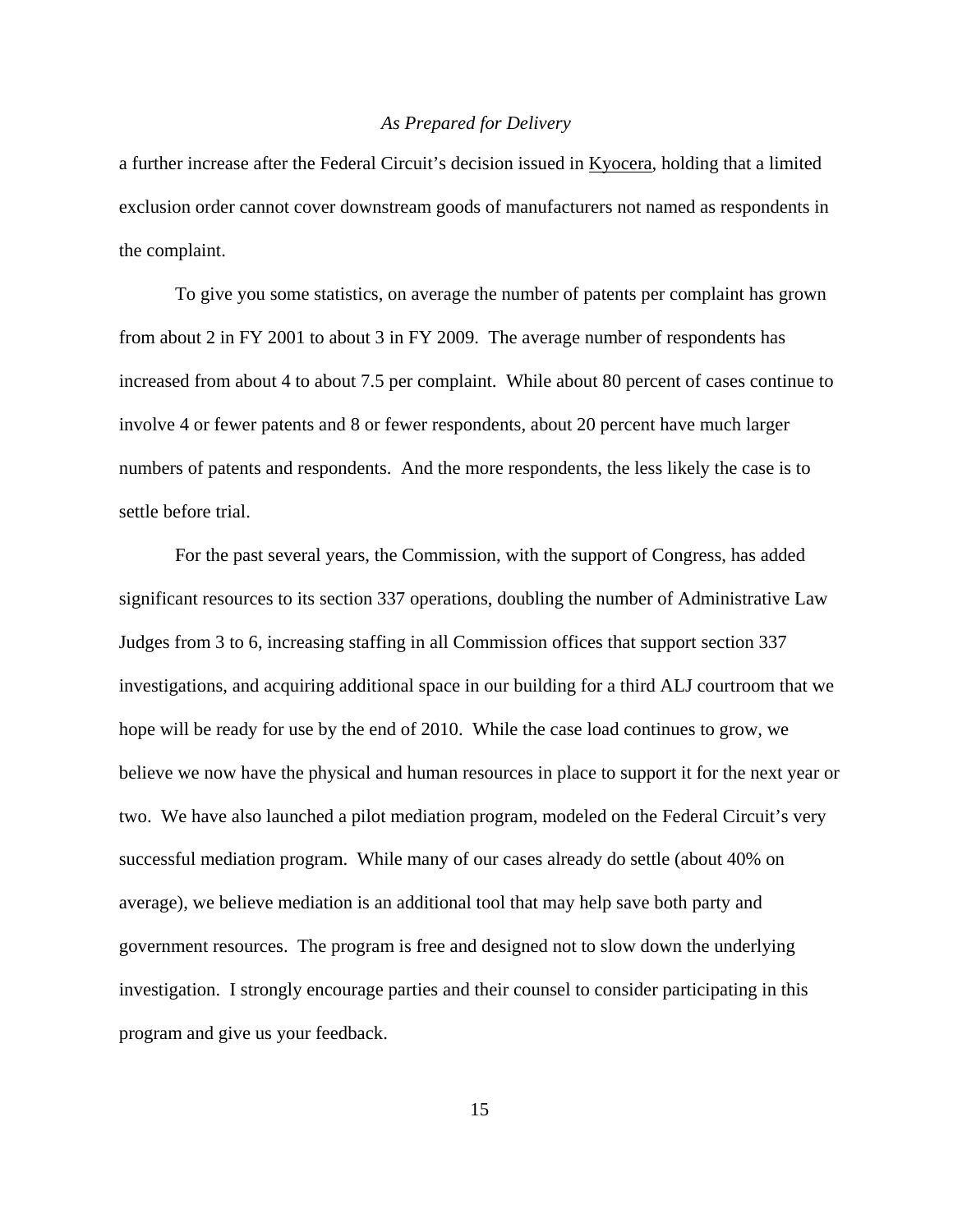# **The Future**

By way of conclusion, let me offer a few thoughts about the future. For over 80 years section 337 has evolved into an increasingly effective means of enforcing intellectual property rights. So we might ask whether we are at the end of the road or there are more major changes in the offing.

I don't have a particular gift for predictions, but I do see four current issues that could lead to future changes. First, there are several legislative proposals circulating to overturn the Federal Circuit Kyocera decision on exclusion of downstream products. Second, there is periodic discussion about ways to improve the enforcement of Commission exclusion orders by Customs and Border Protection. Third, the Commission is currently grappling with the licensing aspect of the domestic industry requirement, and the extent to which the domestic industry requirement serves as a barrier to complaints brought by non-practicing entities. Depending on how the Commission resolves these issues and how our decisions fare on appeal, there could be calls for legislative action. And finally, as practitioners are aware, we have seen an increasing tendency of complainants to file cases both at the ITC and in District Court on the same patents. There is some discussion among practitioners and academics on whether this practice is efficient or should be limited.

## **Conclusion**

To sum up, section 337 has come a long way since the Commission hinted decades ago that it might prefer that its jurisdiction be transferred elsewhere. Today, the Commission is